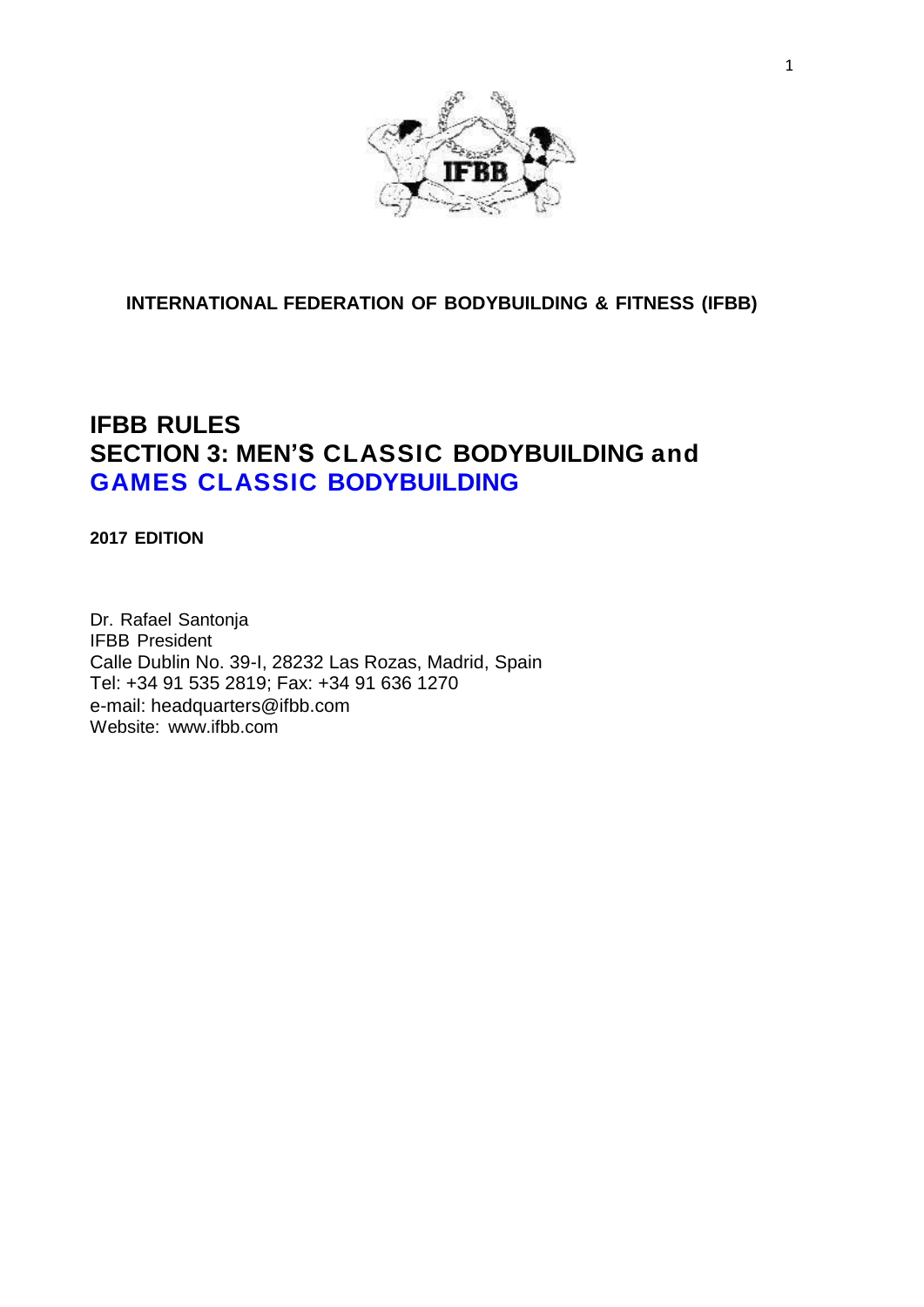# **SECTION 3: MEN'S CLASSIC BODYBUILDING**

| Article 1: Introduction                                                          | 3                       |
|----------------------------------------------------------------------------------|-------------------------|
| Article 2: Responsibilities of Organizers to Athletes and Delegates              | 3                       |
| Article 3: Categories                                                            | $\overline{4}$          |
| Article 4: Rounds                                                                | 5                       |
| Article 5: Prejudging: Elimination Round                                         | 5                       |
| Article 6: Posing Attire for All Rounds                                          | 6                       |
| Article 7: Prejudging: Assessing and Scoring of the Elimination Round            | $\overline{7}$          |
| Article 8: Prejudging: Presentation of Round 1 (Quarter Turns and Comparisons in |                         |
| <b>Mandatory Poses)</b>                                                          | $\overline{\mathbf{r}}$ |
| Article 9: Prejudging: Scoring of Round 1                                        | 8                       |
| Article 10: Assessing of the Elimination Round, Round 1 and Round 2              |                         |
| (Comparisons in Quarter Turns and Mandatory Poses)                               | 9                       |
| Article 11: Finals                                                               | 10 <sup>°</sup>         |
| Article 12: Finals: Presentation of Round 2 (Mandatory Poses and Posedown)       | 10 <sup>°</sup>         |
| Article 13: Finals: Scoring of Round 2                                           | 10 <sup>°</sup>         |
| Article 14: Finals: Assessing of Round 2                                         | 10                      |
| Article 15: Finals: Presentation of Round 3 (Posing Routines)                    | 11                      |
| Article 16: Finals: Scoring of Round 3                                           | 11                      |
| Article 17: Finals: Assessing of Round 3                                         | 11                      |
| Article 18: Finals: The Awarding Ceremony                                        | 12 <sup>2</sup>         |
| Article 19: Finals: Overall Category and Award                                   | 12 <sub>2</sub>         |
| Article 20: Finals: Teams Classification Results and Awards                      | 12 <sup>2</sup>         |
| Appendix 1: Detailed Description of the Seven Mandatory Poses                    | 13                      |
| Appendix 2: Detailed Description of the Quarter Turns                            | 14                      |
| Appendix 3: Pictures of all Quarter Turns and Mandatory Poses                    | 15                      |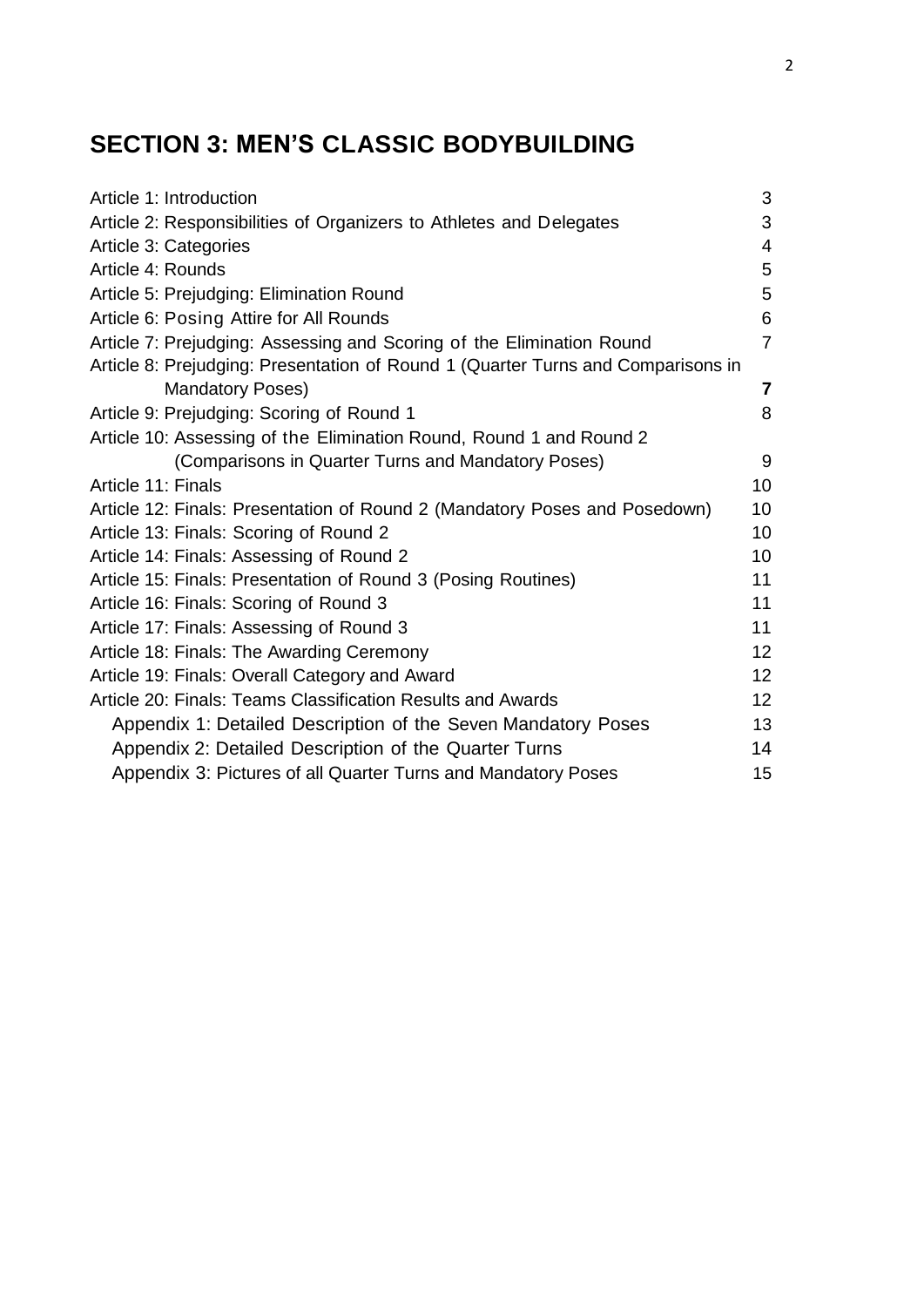# **Article 1 - Introduction**

**Men's Classic Bodybuilding** was officially recognized as a new sport discipline by the IFBB Executive Council and IFBB Congress on November 27, 2005 (Shanghai, China). Classic Bodybuilding responds to the increasing worldwide demand for competitions for men who prefer, unlike today's current bodybuilders, to develop a less muscular, yet athletic and aesthetically pleasing physique.

**Men's Games Classic Bodybuilding** was officially recognized as a new sport discipline by the IFBB Executive Council and IFBB Congress on November 04, 2016 (Benidorm, Spain). It is intended for less muscular men, with smaller bodyweight limits, what is the only difference compared to Classic Bodybuilding.

#### General:

The IFBB Rules for Men's Classic Bodybuilding consist of regulations, policies, directives and decisions intended to guide the IFBB and its Members in the administration of the sport of Men's Classic Bodybuilding.

#### 1.1 Rules:

Certain administrative and technical rules that appear in Section 1: General Rules are the same for Men's Classic Bodybuilding and therefore, are not repeated in this section.

#### **Article 2 – Responsibilities of Organizers to Athletes and Delegates**

#### 2.1 Responsibilities

The Organizer of a World Championships will undertake to cover the cost of doubleoccupancy accommodations and meals (breakfast, lunch and dinner) for athletes and delegates as follows:

1. World Bodybuilding Championships and IFBB International Congress (included Men's Bodybuilding, Men's Classic Bodybuilding, Men's Games Classic Bodybuilding Men's Physique, Muscular Men's Physique):

For five days (fourth nights) according to the following scale:

a. Three or more competitors - Two delegates

b. One or two competitors - One delegate

*Note 1: The maximum allowable number of A-team competitors per National Federation may not exceed the number of categories open at these Championships, with a maximum of two competitors allowed to compete in any one category. Note 2: The maximum allowable number of A-team competitors per National Federation in any one discipline may not exceed the number of categories in that discipline.*

*Note 3: A maximum of twenty competitors are permitted in the A-team (seven male bodybuilders, five male classic bodybuilders, two male games classic bodybuilders, six men's physique athletes) and will be accepted per National Federation with a maximum of two competitors allowed to compete in any one category.*

*Note 4: Each National Federation may enter a B-team. The maximum allowable number of competitors in the B-team shall not exceed those in the A-team. Detailed information regarding the A-Team and B-Team competitors is available in Section 1: General Rules, Article 9.3.* 

*Note 5: Delegates without athletes will have to pay for the Full Package Special Rate. Note 6: Upon agreement between the IFBB and the Organizer, one additional category may be opened for competition.*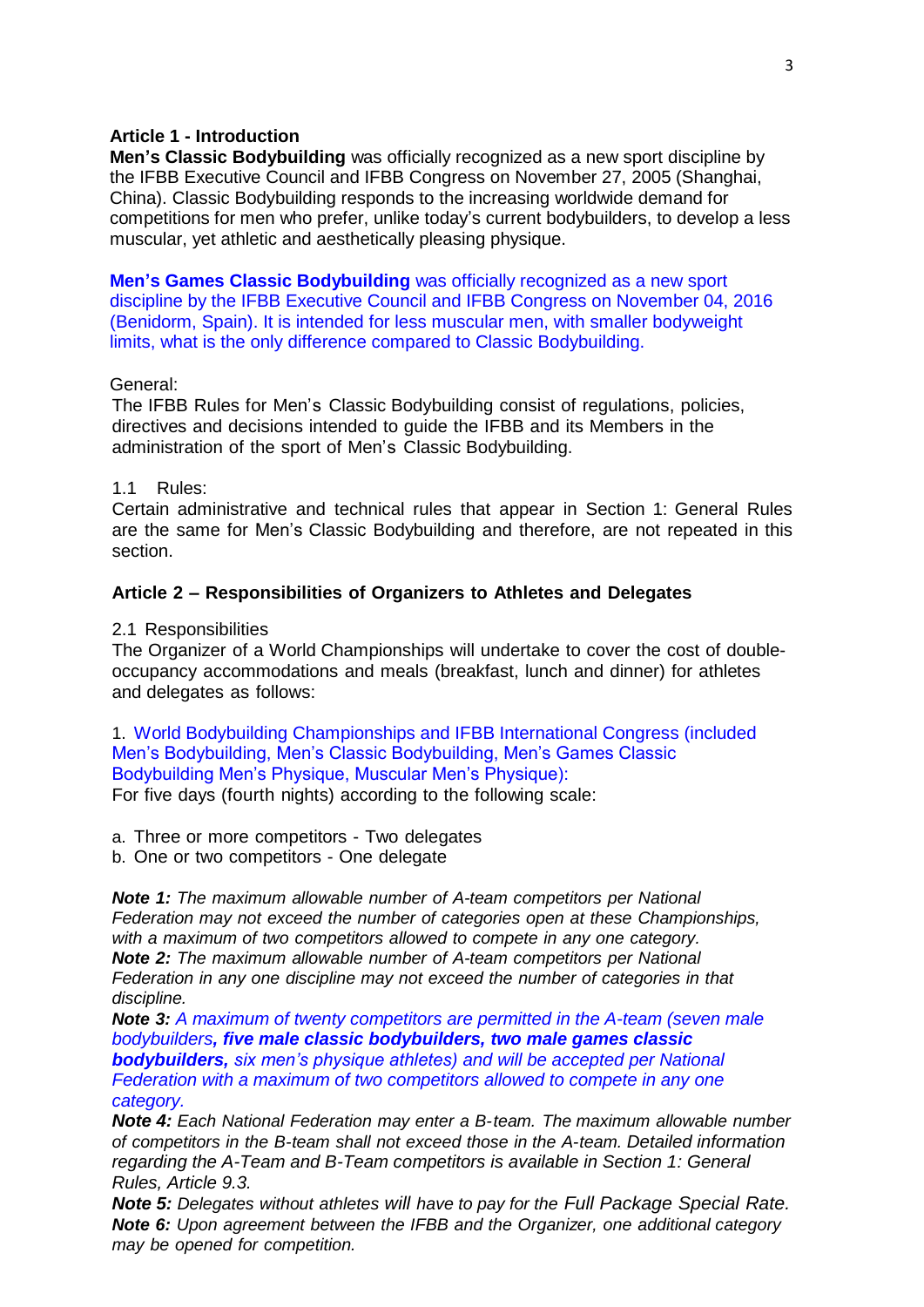2. In Senior Men's Classic Bodybuilding, each National Federation may enter:

a. An A-team of up to a maximum of five competitors, with a maximum of two competitors allowed to compete in any one category.

b. A B-team of up to a maximum of five competitors, with a maximum of two competitors allowed to compete in any one category.

3. In Senior Men's Games Classic Bodybuilding, each National Federation may enter:

a. An A-team of up to a maximum of two competitors, with a maximum of two competitors allowed to compete in any one category. b. A B-team of up to a maximum of two competitors, with a maximum of two

competitors allowed to compete in any one category.

4. World Juniors and Masters Bodybuilding and Fitness Championships: For four days (three nights) according to the following scale:

- a. Three or more competitors Two delegates
- b. One or two competitors One delegate

*Note 1: The maximum allowable number of A-team competitors per National Federation may not exceed the number of categories open at these Championships, with a maximum of two competitors allowed to compete in any one category. Note 2: A maximum allowable number of A-team competitors per National Federation in any one discipline may not exceed the number of categories in that discipline. Note 3: A maximum of thirty six competitors in A-team (two female junior fitness, one male junior fitness, one female junior bodyfitness, three female junior bikini fitness, two male junior bodybuilders, one male junior classic bodybuilder, three male junior physique, twelve male master bodybuilders, three male master classic* 

*bodybuilders, three male master physique, two female master bodyfitness, two female master bikini fitness, one female master physique) will be accepted per National Federation with a maximum of two competitors allowed to compete in any one category.*

*Note 4: Each National Federation may enter a B-team. The maximum allowable number of competitors in the B-team shall not exceed those in the A-team, except for the masters categories, where the number of B-team competitors is unlimited. Detailed information regarding the A-Team and B-Team competitors is available in Section 1: General Rules, Article 9.3.* 

*Note 5: Delegates without athletes will have to pay for the Full Package Special Rate. Note 6: Upon agreement between the IFBB and the Organizer, additional categories may be opened for competition*.

5. In Junior Men's Classic Bodybuilding (age 16-23 years), each National Federation may enter:

- a. An A-team of up to a maximum of one competitor.
- b. A B-team of up to a maximum of one competitor.

6. In Master Men's Classic Bodybuilding (age over 40 years), each National Federation may enter an A-team of up to a maximum of three competitors, with a maximum of two competitors allowed to compete in any one category. The number of B-team competitors is unlimited.

#### **Article 3 - Categories**

3.1 There are five categories in Senior Men's Classic Bodybuilding, currently as follows: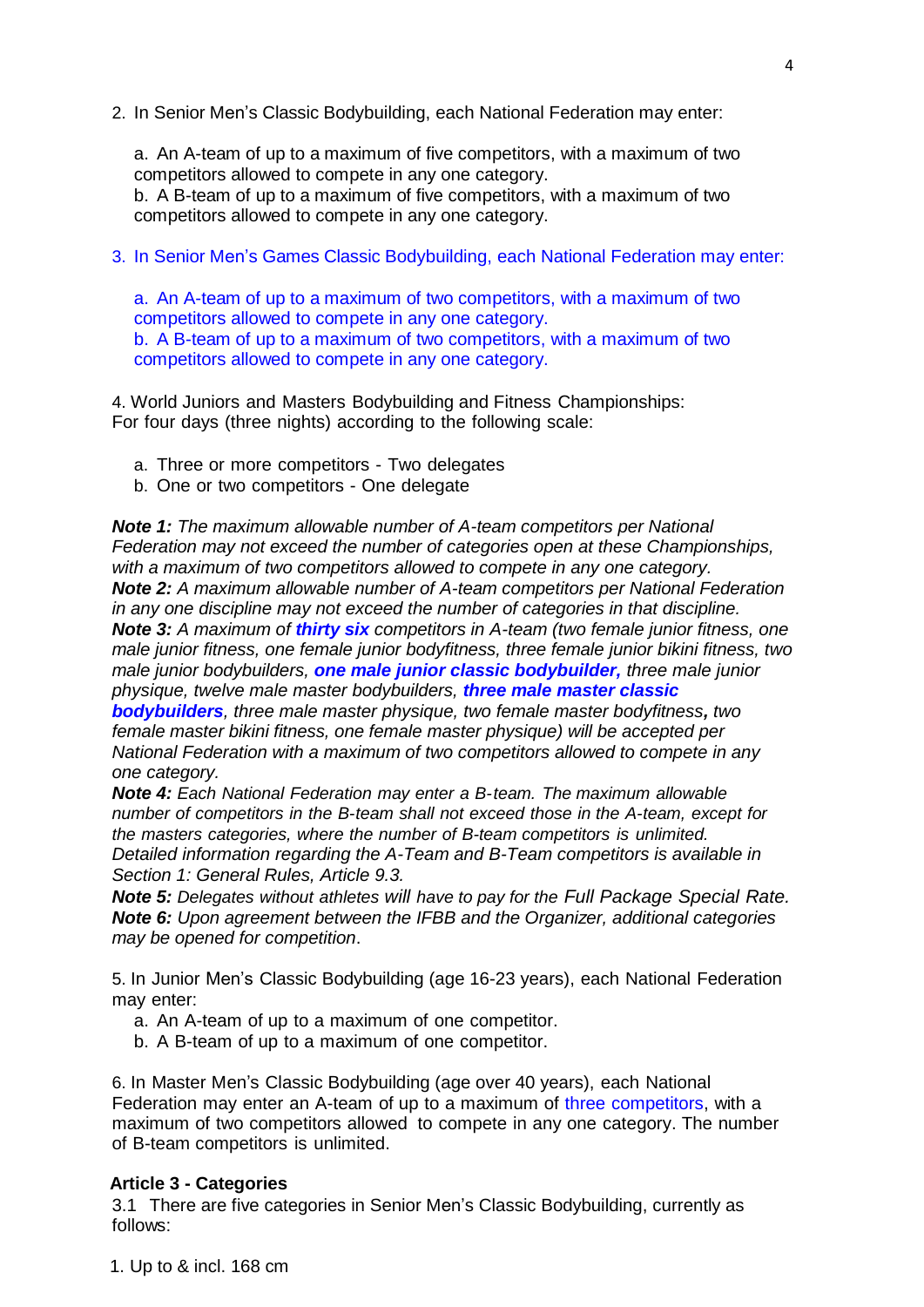Max Weight  $[kq] = (Height [cm] - 100) + 0 [kg]$ 2. Up to & incl. 171 cm Max Weight  $[kg] = (Height [cm] - 100) + 2 [kg]$ 3. Up to & incl. 175 cm Max Weight  $[kg] = (Height [cm] -100) + 4 [kg]$ 4. Up to & incl. 180 cm Max Weight  $[kg] = (Height [cm] -100) + 6 [kg]$ 5. Over 180 cm: a) over 180 cm up to & incl. 190 cm: Max Weight [kg] = (Height [cm] -100) + 8 [kg] b) over 190 cm up to & incl. 198 cm: Max Weight  $[kg] = (Height [cm] - 100) + 9 [kg]$ c) over 198 cm: Max Weight [kg] = (Height [cm] – 100) + 10 [kg] 3.2 There is one open category in junior men's classic bodybuilding (age 16-23 years old), with the following bodyweight limitations: Up to & incl. 168 cm Max Weight  $[kg] = (Height [cm] - 100) + 0 [kg]$ Up to & incl. 171 cm Max Weight  $[kg] = (Height [cm] - 100) + 1 [kg]$ Up to & incl. 175 cm Max Weight  $[kg] = (Height [cm] -100) + 2 [kg]$ Up to & incl. 180 cm Max Weight  $[kg] = (Height [cm] -100) + 3 [kg]$ Over 180 cm: a) over 180 cm up to & incl. 190 cm: Max Weight  $[kg] = (Height [cm] -100) + 4 [kg]$ b) over 190 cm up to & incl. 198 cm: Max Weight [kg] = (Height [cm] – 100) + 4.5 [kg] c) over 198 cm: Max Weight  $[kg] = (Height [cm] - 100) + 5 [kg]$ 

3.3 There are three categories in master men's world-level classic bodybuilding competition, currently as follows:

- 40 to 44 years of age inclusive: One open category
- 45 to 49 years of age inclusive: One open category
- 50 years and over: One open category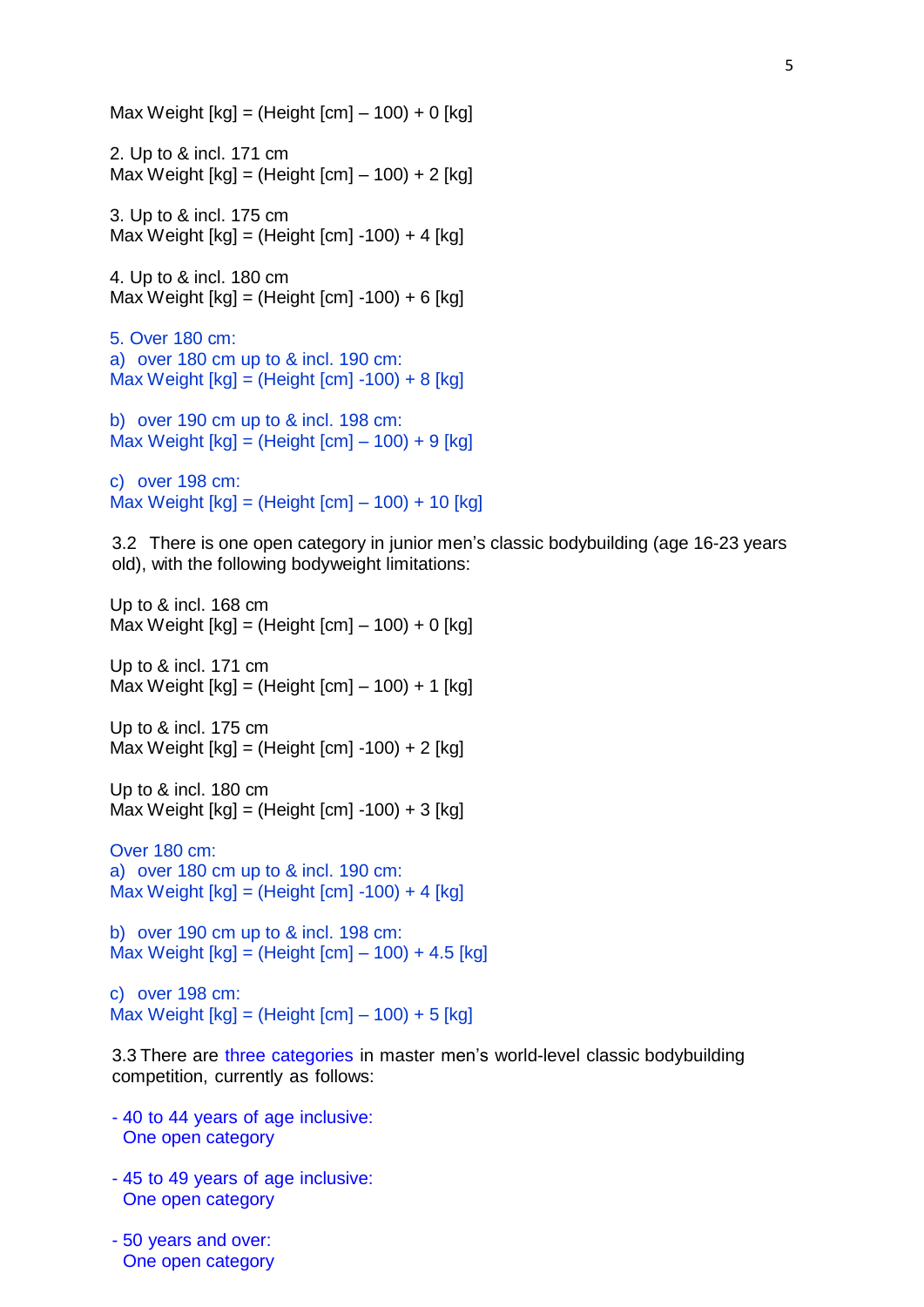Bodyweight limits for master men's classic bodybuilding competitors are the same like for senior classic bodybuilders (Point 3.1)

3.4 There are two categories in Senior Men's Games Classic Bodybuilding, currently as follows:

a. Up to & incl. 175 cm b. Over 175 cm

With the following bodyweight limitations:

Up to & incl. 162 cm Max Weight  $[kg] = (Height [cm] - 100) - 2 [kg]$ 

Up to & incl. 165 cm Max Weight  $[kg] = (Height [cm] - 100) - 1 [kg]$ 

Up to & incl. 168 cm Max Weight  $[kg] = (Height [cm] - 100) + 0 [kg]$ 

Up to & incl. 171 cm Max Weight  $[kg] = (Height [cm] - 100) + 1 [kg]$ 

Up to & incl. 175 cm Max Weight  $[kg] = (Height [cm] - 100) + 2 [kg]$ 

Up to & incl. 180 cm Max Weight  $[kg] = (Height [cm] - 100) + 3 [kg]$ 

Up to & incl. 188 cm Max Weight  $[kg] = (Height [cm] - 100) + 4 [kg]$ 

Up to & incl. 196 cm Max Weight  $[kg] = (Height [cm] - 100) + 5 [kg]$ 

Over 196 cm: Max Weight  $[kg] = (Height [cm] - 100) + 6 [kg]$ 

3.5 A category can only be run if there are not less than 6 athletes in this category. If less than 6 athletes, categories will be combined and run as one open class, if possible.

#### **Article 4 - Rounds**

4.1 Men's Classic Bodybuilding and Games Classic Bodybuilding consists of the following four rounds:

- 1. Prejudging: Elimination Round (Four Mandatory Poses)
- 2. Prejudging: Round 1 (Four Mandatory Poses, comparisons of Quarter Turns and Seven Mandatory Poses)
- 3. Finals: Round 2 (Quarter Turns, Seven Mandatory Poses and Posedown)
- 4. Finals: Round 3 (Free Posing Routine 60 sec.)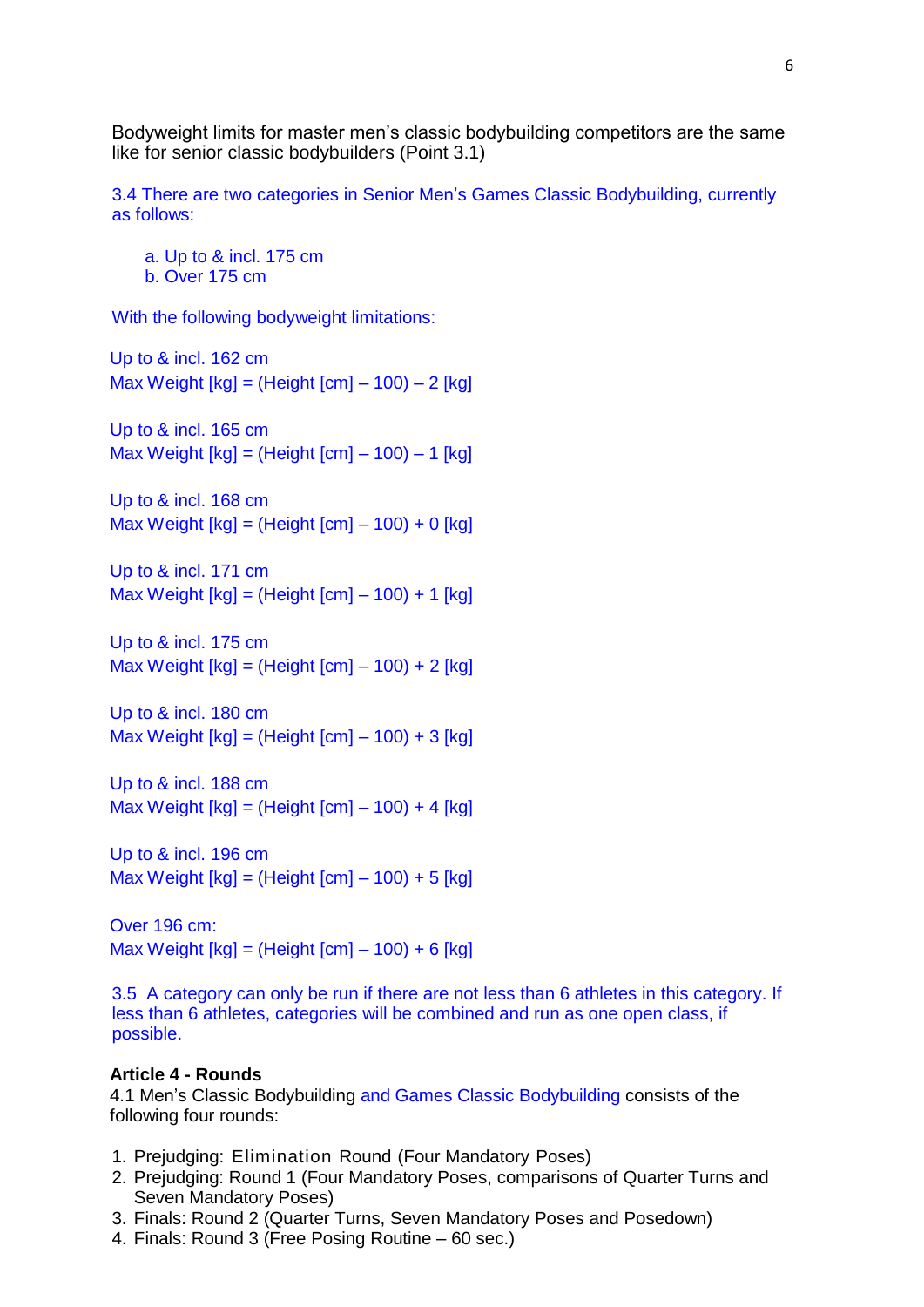## **Article 5 - Prejudging: Elimination Round**

5.1 General:

A time-table for prejudging in each category should be published after the Official Athlete Registration. In order to give themselves time to warm up and change into their posing attire, competitors should be in the backstage warm-up area at least 45 minutes prior to the start time of the judging of their category. All competitors will be solely responsible for ensuring that they are present and prepared to compete when their category is called onstage failing which they may be eliminated from the competition.

## 5.2 Elimination Round Procedures:

An Elimination Round will be held when there are more than 15 competitors in a category. IFBB Chief Judge decides if the Elimination Round will be necessary. The Elimination Round will be carried out as follows:

1. The entire line-up is brought onstage, in numerical order and in a single line or two lines, if necessary.

2. The line-up is divided into two equal-size groups and is positioned onstage so that one group is to the left of the stage; the other group is to the right of the stage. The center portion of the stage is left open for comparison purposes.

3. In numerical order, and in groups of not more than eight competitors at a time, each group is directed to the center-stage area to perform the following four Mandatory Poses:

- a. Front double biceps
- b. Side chest
- c. Back double biceps
- d. Abdominals and thighs

*Note 1: Detailed description of the Men's Classic Bodybuilding and Games Classic Bodybuilding mandatory poses is provided in Appendix 1 to this Section. Note 2: Competitors will not chew gum or any other products while onstage. Note 3: Competitors will not drink any liquids while onstage.*

4. On completion of the Mandatory Poses, the entire line-up is reformed into a single line, in numerical order, before exiting the stage.

# **Article 6 – Posing Attire for All Rounds**

6.1 The posing attire must meet the following guidelines:

Competitors will wear one-coloured, opaque posing trunks which are clean and decent. The colour, fabric, texture and style of the trunks will be left to the competitor's discretion. The trunks will cover a minimum of ¾ of the gluteus maximus. The front area must be covered and the side of the trunks should be 1 cm in width at a minimum. The use of padding anywhere in the trunks is prohibited.

1. Except for a wedding ring, competitors will not wear footwear, glasses, watches, pendants, earrings, wigs, distracting ornamentation or artificial aids to the figure. Implants or fluid injections causing the change of the natural shape of any other parts or muscles of the body are strictly prohibited and may result in disqualification of the competitor.

2. The use of props during the Prejudging or Finals presentation is strictly prohibited.

6.2 The use of tans and bronzers that can be wiped off is not allowed. If the tan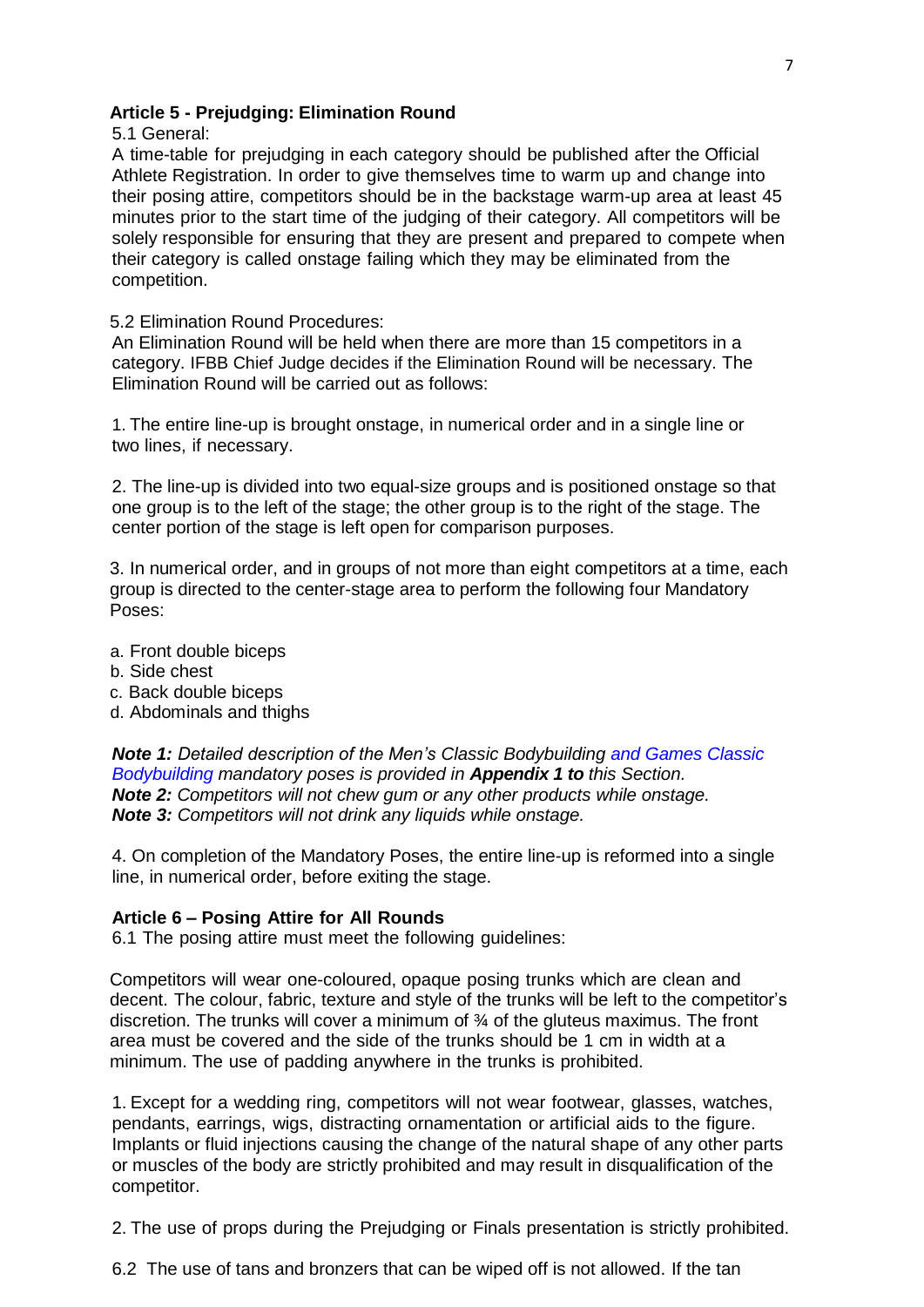comes off by simply wiping, the athlete will not be allowed to enter the stage. Artificial body colouring and self-tanning products may be used provided that it is applied at least twenty-four hours prior to the Prejudging. Professional competition tanning methods (airbrush tanning, cabin spray tanning) may be used if applied by the professional companies and qualified personnel. Sparkles, glitter, shiny metallic pearls or gold coloring are prohibited whether applied as part of a tanning lotion or applied separately, regardless of who applied them on the competitor's body.

6.3 The excessive application of oil on the body is strictly prohibited; however, body oils and moisturizers may be used in moderation.

6.4 The IFBB Chief Judge, or a delegated by him official, will have the right to make decision if a competitor's attire meets the criteria established in the Rules and an acceptable standards of aesthetics. The athlete may be disqualified if the attire doesn't meet them.

# **Article 7 – Prejudging: Assessing and Scoring of the Elimination Round**

7.1 Assessment of the Elimination Round: The same criteria used in judging Round 1 (see Article 10) will be used in judging of the Elimination Round.

1. At this time, the judges will be assessing the overall physique for the degree of proportion, symmetry, muscle size and quality (density, separation, definition) as well as skin tone.

7.2 The scoring for the Elimination Round is carried out as follows:

1. If there are more than 15 competitors, the judges shall select the top 15 by placing an "X" beside their numbers, using Form 1, entitled "Elimination Round (Judges)". IFBB Chief Judge decides if the Elimination Round will be necessary.

2. Using Form 2, entitled "Elimination Round (Statisticians)", the statisticians will transcribe the judge's selections onto this sheet and will then tally the judge's scores to select the top 15 competitors.

3. If there is a tie between two or more athletes fighting to enter the top 15, the tied athletes will be brought back onstage, and the judges will perform a reassessment of the four mandatory poses to break the tie.

4. Only the top 15 competitors advance to Semifinals (Round 1).

# **Article 8 - Prejudging: Presentation of Round 1 (Comparisons of Quarter Turns and Mandatory Poses)**

Round 1 may not be held if there are 6 or less competitors in a category. Decision will be made by the Chief Judge and will be announced after the Official Athlete Registration.

8.1 Round 1 will proceed as follows:

1. All 15 semifinalists will be called onstage as a group in a single line and in numerical order. If time permits, each semifinalist will be introduced by number, name, and country. Decision will be made by the Chief Judge, who will inform the Master of Ceremony or the Announcer.

2. The line-up will be divided into two equal-size groups and will be positioned onstage so that one group is to the left of the stage; the other group is to the right of the stage. The center portion of the stage will be left open for comparison purposes.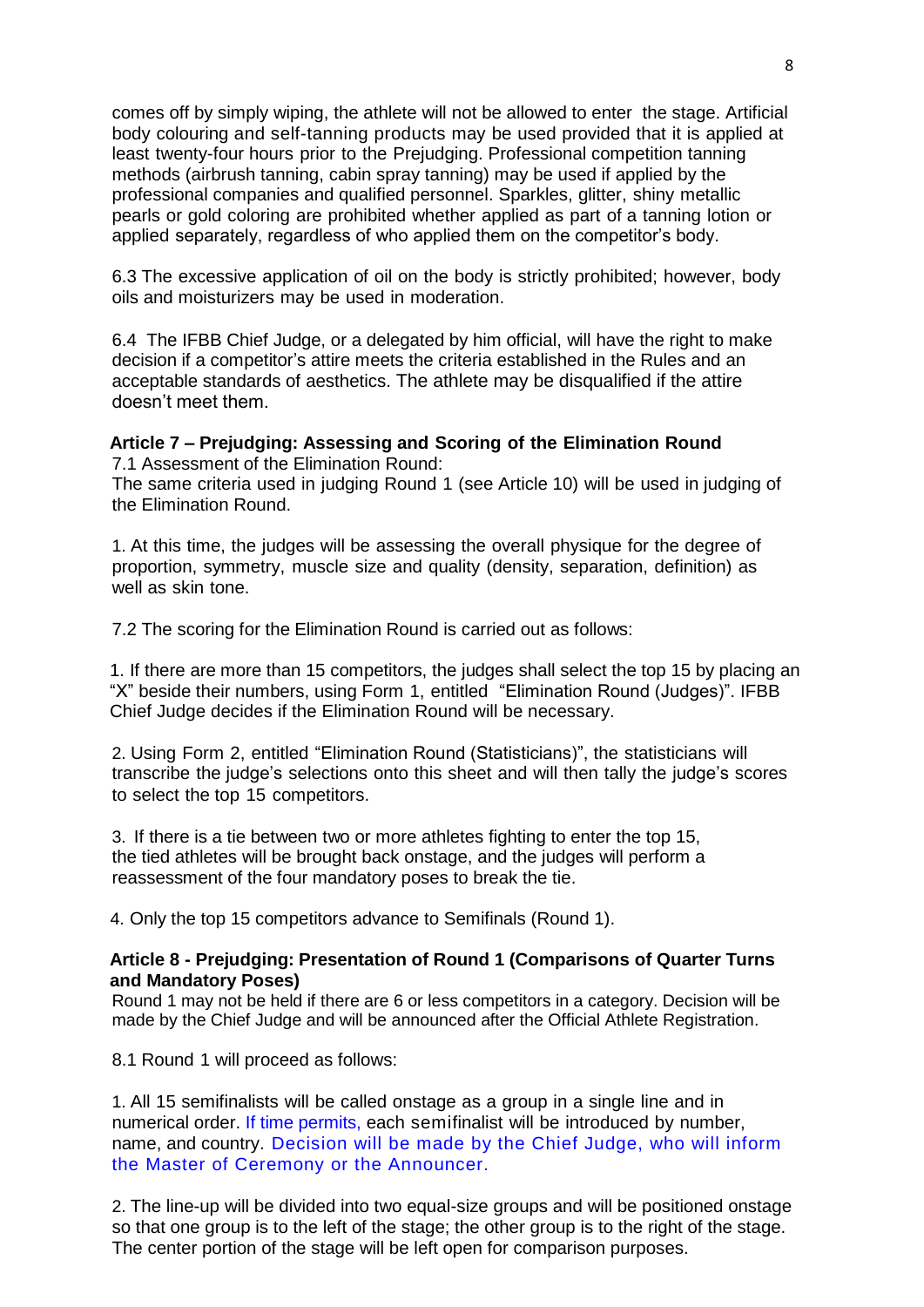3. In numerical order, and in groups of no more than eight competitors at a time, each group will be directed to center-stage area to perform the following initial four Mandatory Poses:

- a. Front double biceps
- b. Side chest
- c. Back double biceps
- d. Abdominals and thighs

4. This initial grouping of competitors, and performance of the four Mandatory Poses, is intended to assist the judges in determining which competitors take part in the comparisons of the Quarter Turns and seven Mandatory Poses. Detailed description of the Men's Classic Bodybuilding and Games Classic Bodybuilding Mandatory Poses is provided in **Appendix 1 to** this Section. Description of Quarter Turns – in **Appendix 2.**

5. All judges submit their individual propositions for the first comparison of the top five athletes to the IFBB Chief Judge. Based on them, the Chief Judge will form the first comparison. The number of athletes to be compared will be determined by the Chief Judge but no less than three and no more than eight competitors will be compared at any one time.

Then the judges may be asked to submit individual propositions for the second comparison of the next five athletes, included competitors placing in the middle of the group. The IFBB Chief Judge will form the second and the next comparisons till all competitors will be compared at least once. The total number of comparisons will be decided by the IFBB Chief Judge.

6. All individual comparisons are to be carried out center-stage.

7. In Round 1 individual comparisons, formulated by the IFBB Chief Judge, competitors are directed to perform the following four Quarter Turns and seven Mandatory Poses:

- a. Quarter Turn Right
- b. Quarter Turn Back
- c. Quarter Turn Right
- d. Quarter Turn Front
- e. Front double biceps
- f. Front lat spread
- g. Side chest
- h. Back double biceps
- i. Back lat spread
- j. Side triceps
- k. Abdominals and thighs

Detailed description of the Men's Classic Bodybuilding and Games Classic Bodybuilding Quarter Turns is provided in **Appendix 2 to** this Section.

8. On completion of the last comparison, the entire line-up is reformed into a single line, in numerical order, before exiting the stage.

#### **Article 9 - Prejudging: Scoring of Round 1**

9.1 The scoring of Round 1 is carried out as follows:

1. Using Form 3, entitled "Judge's Individual Placings (Prejudging)", each judge will award each competitor an individual placing from 1 to 15, ensuring that no two or more competitors receive the same placing. The judges may use Form 4, entitled "Judge's Personal Notes" to record their assessment about each competitor.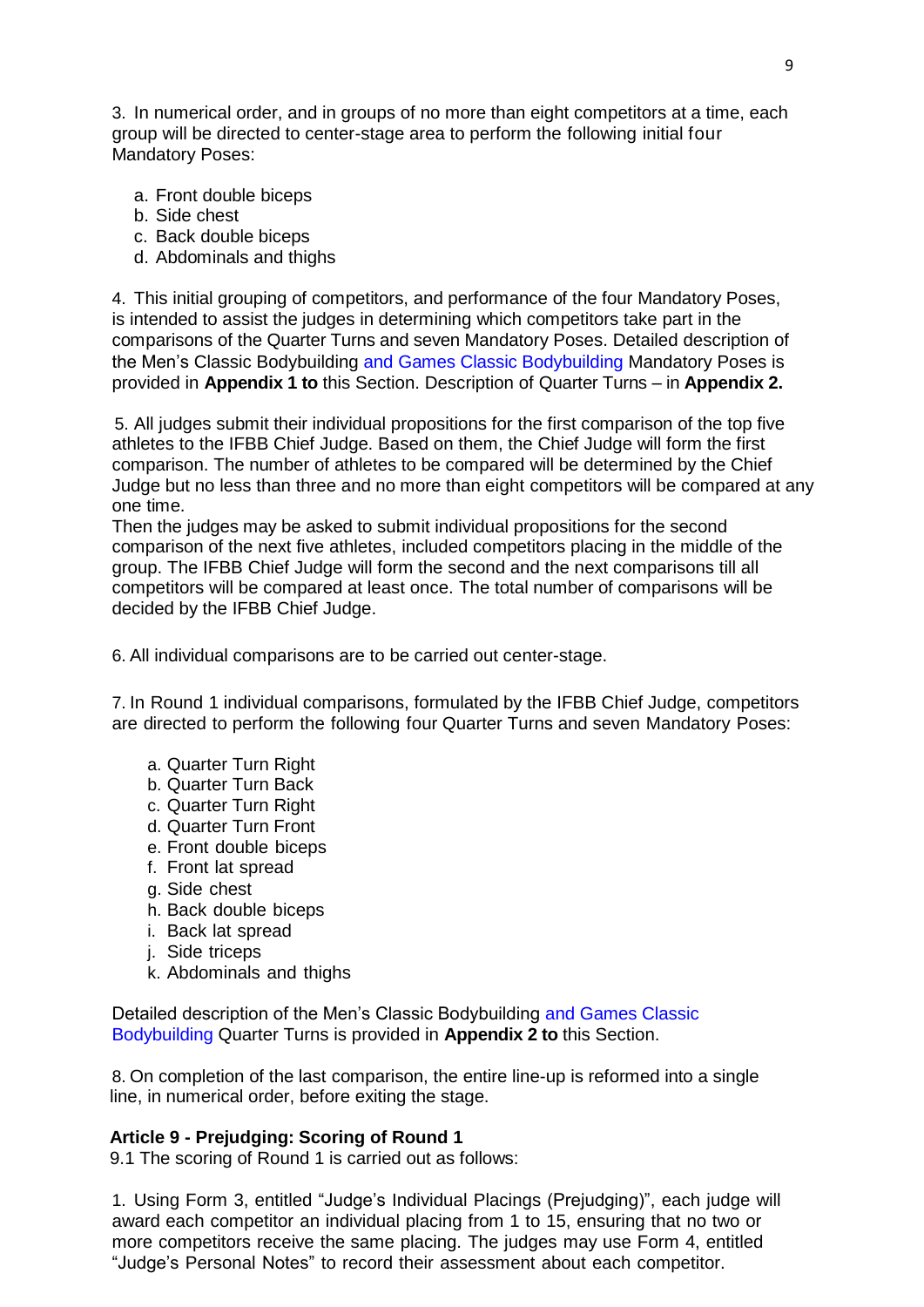2. The statisticians will collect Form 3 from the judges and will then transcribe each judge's placings onto Form 5, entitled "Score Sheet (Statisticians)". They will then discard two highest and two lowest scores (if nine judges) or one highest and one lowest (if less than nine judges) for each competitor, and will add up the remaining scores to produce a "Round 1 Subscore" and a "Round 1 Place". The competitor with the lowest subscore is awarded 1st place while the competitor with the highest subscore is awarded 15th place.

3. Should a tie occur in the "Round 1 Subscore", the tie will be broken using the "Relative Placement Method".

*Note: The Relative Placement Method procedure:*

*Each individual judge's scores for the tied athletes will be compared on a columnby column basis with a dot being placed on top of the number for the athlete with the lower placing. All nine regular panel judge's scores (except alternative judges) will be included in the tie breaking calculations. The number of dots will be tallied for each of the tied athletes. The athlete with the greater number of dots will be declared the winner of the tie and will then receive the better placing.*

4. The scores for the Prejudging will be used to place the top 15 competitors from 1st place to 15th place. The top 6 competitors from the Prejudging will advance to the Finals and will start the Finals with zero points.

5. The top 6 finalists will be announced just after the Prejudging.

# **Article 10 – Assessing of the Elimination Round, Round 1 and Round 2 (Comparisons in Quarter Turns and Mandatory Poses)**

10.1 Round 1 is assessed using the following criteria:

1. The judge should first assess the overall male athletic appearance of the physique. This assessment should begin at the head and extend downwards, taking the whole physique into account. The assessment, beginning with the general impression of the physique, should take into consideration the hair and facial features; the overall athletic development of the musculature; the presentation of a balanced, symmetrically developed physique; the condition of the skin and the skin tone; and the athlete's ability to present onstage with confidence.

2. During the comparisons of the Mandatory Poses, the judge should first look at the primary muscle group being displayed. The judge should then survey the whole physique, starting from the head, and looking at every part of the physique in a downward sequence, beginning with general impressions, and looking for muscular bulk, balanced development, muscular density and definition.

The downward survey should take in the head, neck, shoulders, chest, all of the arm muscles, front of the trunk for pectorals, pec-delt tie-in, abdominals, waist, thighs, legs, calves and feet. The same procedure for back poses will also take in the upper and lower trapezius, teres and infraspinatus, erector spinae, the gluteus group, the leg biceps group at the back of the thighs, calves, and feet.

A detailed assessment of the various muscle groups should be made during the comparisons, at which time the judge has to compare muscle shape, density, and definition while still bearing in mind the competitor's overall balanced development. The comparisons of the Mandatory Poses cannot be over-emphasized as these comparisons will help the judge to decide which competitor has the superior physique from the standpoint of athletic balanced development, muscular density and definition. Detail description of the men's Mandatory Poses may be found in **Appendix 1** to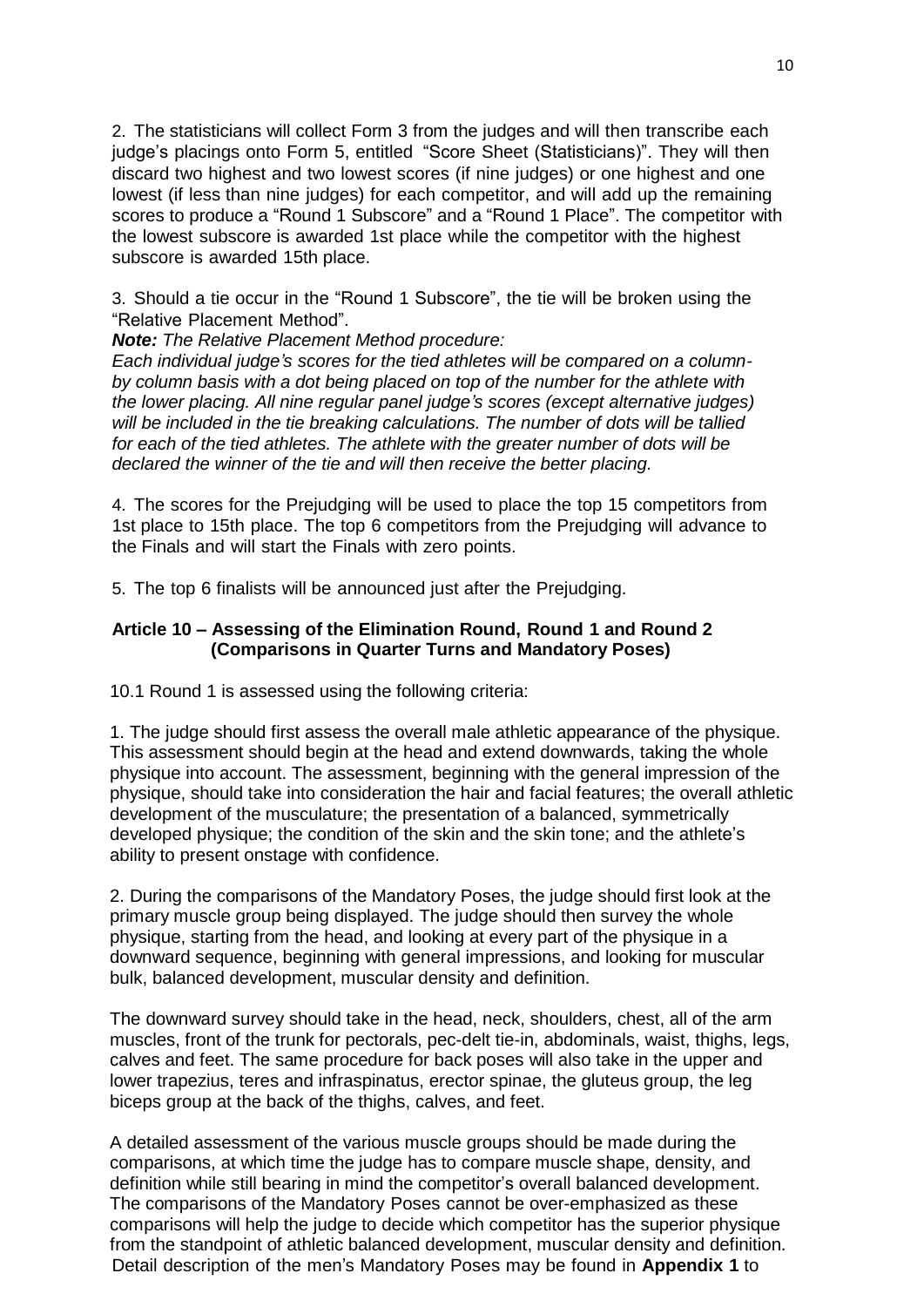this Section.

3. The physique should be assessed as to the level of overall muscle tone, achieved through athletic endeavours. The muscle groups should have a round and firm appearance with a small amount of body fat.

4. The assessment should also take into consideration the tightness and tone of the skin. The skin tone should be smooth and healthy in appearance.

5. The judge's assessment of the athlete's physique should include the athlete's entire presentation, from the moment he walks onstage until the moment he walks offstage. At all times the competitor must be viewed with the emphasis on a "healthy, fit, athleticlooking muscular physique, in an attractively presented "total package".

# **Article 11 - Finals:**

11.1 The procedures for the Finals: The top 6 athletes from the Prejudging advance to the Finals, which consists of two rounds as follows:

1. Round 2: Quarter Turns, Mandatory Poses and Posedown

2. Round 3: Posing Routines

11.2 The attire for Round 2 will conform to the same criteria as for Round 1 (see Article 6). *Note: Competitors may use a different trunks that in Round 1; however, they must still conform to the standards of taste and decency as described in Article 6*.

# **Article 12 - Finals: Presentation of Round 2 (Quarter Turns, Mandatory Poses and Posedown)**

12.1 Presentation of Round 2:

The procedures for Round 2 will be as follows:

1. The top 6 finalists will be brought onstage in a single line and in numerical order. Each finalist will be introduced by number, country and name.

2. The top 6 finalists will perform the four Quarter Turns and the 7 Mandatory Poses, as a group and at the same time, in the middle of the stage. After the 7th pose, the Chief Judge will reverse the order of the competitors and will repeat the four Quarter Turns and the seven Mandatory Poses once again. This part of Round 2 will be scored.

3. As soon as the Mandatory Poses are completed, the IFBB Chief Judge will call for a 30- to 60-second Posedown to music of the Organizer's choice. This part of Round 2 will not be scored.

4. After the Posedown, the top 6 finalists are reformed into a single line, in numerical order, before exiting the stage.

5. Detailed description of Quarter Turns is provided in **Appendix 2** to this Section. Detailed description of Mandatory Poses is provided in **Appendix 1** to this Section.

# **Article 13 - Finals: Scoring of Round 2**

13.1 Scoring of Round 2: The scoring for Round 2 will proceed as follows:

1. The judges, using Form 6, entitled "Judge's Individual Placings (Finals)", and using the same criteria for judging as used during the Prejudging, will place the competitors from 1st to 6th, giving no two athletes the same placing.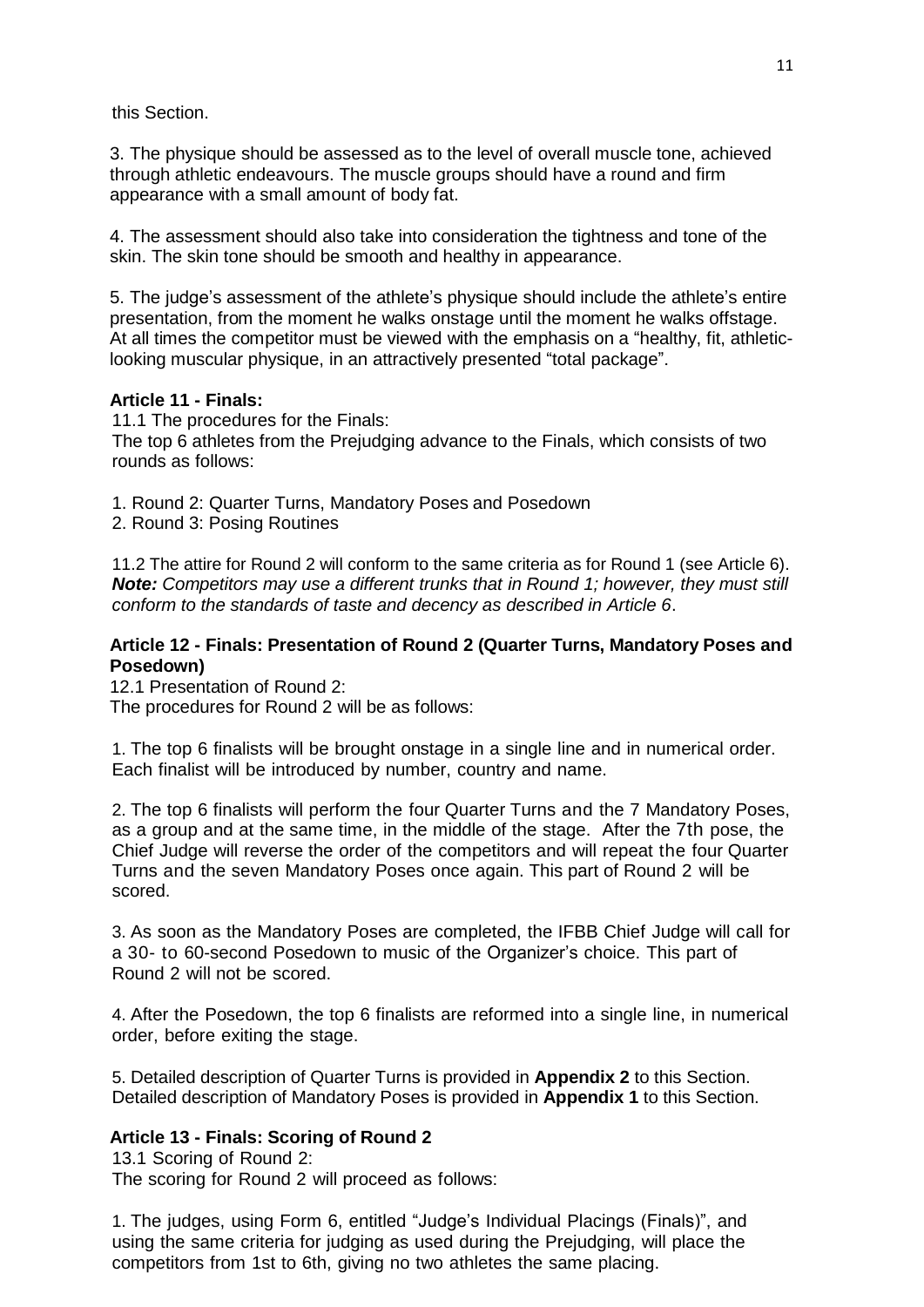2. The statisticians will collect Form 6 from the judges and will then transcribe each judge's placings onto Form 5, entitled "Score Sheet (Statisticians)". They will then discard two highest and two lowest scores (if nine judges) or one highest and one lowest (if less than nine judges) for each competitor, and will add up the remaining scores. These scores **will be multiplied by 2** and will be recorded in the column marked "Round 2 Subscore". Points from the Prejudging (Round 1) are not taken into consideration in the Finals. Each competitor begins the Finals with "zero points".

3. Ties in the "Round 2 Subscore" need not be immediately broken, as the "Round 2 Subscore" will be added to the "Round 3 Subscore" to produce a "FINAL SCORE".

# **Article 14 - Finals: Assessment of Round 2**

### 14.1 Assessment of Round 2

The same criteria used in judging Round 1 (see Article 10) will be used in this round. More details in **Appendix 1** and **Appendix 2** to this Section. However, the judges must be mindful of the fact that a competitor may present a different condition in the Finals compared to the Prejudging. Therefore, judges must ensure that this round is judged from a "fresh" perspective, ensuring that all competitors receive fair assessment based upon their body condition in this round.

# **Article 15 - Finals: Presentation of Round 3 (Posing Routines)**

15.1 Procedures: Round 3 will immediately follow Round 2. Round 3 will proceed as follows:

1. Each of the top 6 finalists, in numerical order, will perform an individual posing routine to music of his choice, up to a maximum of 60 seconds. This round will be scored.

2. The use of props is prohibited.

3. The attire for Round 3 is posing trunks, which must conform to the same criteria as for the other rounds (see Article 6).

#### **Article 16 - Finals: Scoring of Round 3**

16.1 The scoring for Round 3 will proceed as follows:

1. Using Form 6, entitled "Judge's Individual Placings (Finals)", each judge will mark the competitors in placings of 1 through 6, and will not give more than one athlete the same placing.

2. The judges may use Form 4, entitled "Judge's Personal Notes", to write notes about the athletes.

3. The statisticians will collect Form 6 from the judges and will then transcribe the judge's placings onto Form 5, entitled "Score Sheet (Statisticians)", under the Finals section, Round 3. They will then discard two highest and two lowest scores (if nine judges) or one highest and one lowest (if less than nine judges) for each competitor, will add up the remaining five scores and will write the total under the column marked "Round 3 Subscore".

4. They will then add the "Round 2 Subscore" and the "Round 3 Subscore" to produce a "FINAL SCORE". Points from the Prejudging (Round 1) are not taken into consideration in the Finals. Each competitor begins the Finals with "zero points". They will then record a placing for each competitor under the column marked "FINAL PLACE". The competitor with the lowest "FINAL SCORE" is awarded 1st place while the competitor with the highest "FINAL SCORE" is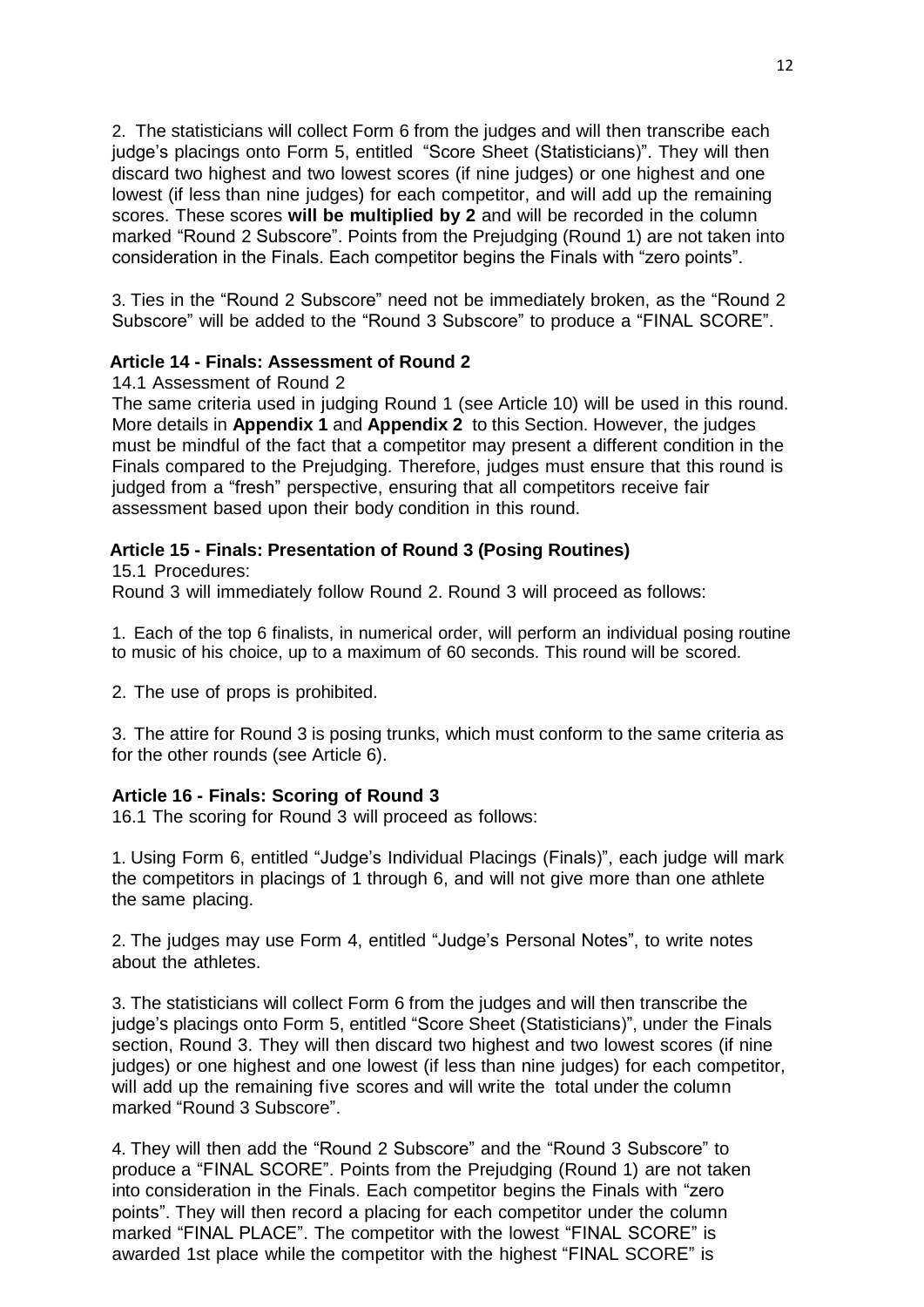awarded 6th place.

5. Ties in the "Round 3 Subscore" need not be immediately broken, as the "Round 3 Subscore" will be added to the "Round 2 Subscore" to produce a "FINAL SCORE".

6. Should a tie occur in the "FINAL SCORE", the tie will be broken using the Round 2 Subscores. If a tie still exists, the "Relative Placement" method will be used and the athlete's "Round 2 Subscore" (see Article 9, point 3).

# **Article 17 - Finals: Assessing Round 3**

17. 1 Round 3 is assessed using the following criteria:

1. The judges will be assessing each competitor on how well they display their physique to music. Each judge assesses the posing routine with a view towards the display of muscularity, definition, style, personality, athletic coordination and overall performance. Judges look for a smooth, artistic and well-choreographed routine, which may include any number of poses; however, the Mandatory Poses must be included. The competitor must also include intermittent poses so as to display the muscular development of his physique. "Moon" poses, and pulling the posing attire so as to display the top inside of the quadriceps or the gluteus maximus is prohibited.

2. The judges are reminded that, during this round, they are judging 50% physique and 50% routine.

# **Article 18 – Finals: The Awarding Ceremony**

18.1 Awarding Ceremony:

The top 6 finalists will be called onstage to take part in the award ceremony. The Master of Ceremonies will announce the number, name and country of the competitor in 6th place and will continue to the competitor in the 1st place.

The President of the IFBB, or the top IFBB official at the contests, accompanied by the other official(s) invited by him to take part in this Ceremony, will present the IFBB Medals and/or trophies to the winners.

The national anthem (short version) of the country of the 1st place winner will be played immediately following his receipt of the 1st place award(s).

After the national anthem, the finalists are obliged to remain onstage for a brief period of time for photographic purposes, and to follow the IFBB Chief Judge or Stage Director commands. During the Awarding Ceremony, competitors are not allowed to display their country's flag.

Competitors are expected to accept their places, medals and/or awards and to take part in the Awarding Ceremony to its end (photo session). Competitor, who ostentatiously manifests his disapproval and/or leave the stage prior to the end of the Awarding Ceremony, may be disqualified.

Detailed description of the Awarding Ceremony is available in Section 1: General Rules, Article 16.

# **Article 19 – Overall Category and Award**

19.1 In Men's Classic Bodybuilding the Overall Category is conducted in:

a. Senior Men's Classic Bodybuilding (for a maximum of five champions)

b. Master Men's Classic Bodybuilding (for a maximum of three champions)

19.2 In Men's Games Classic Bodybuilding the Overall Category is conducted in:

a. Senior Men's Games Classic Bodybuilding (for a maximum of two champions)

The Overall Category will proceed as follows: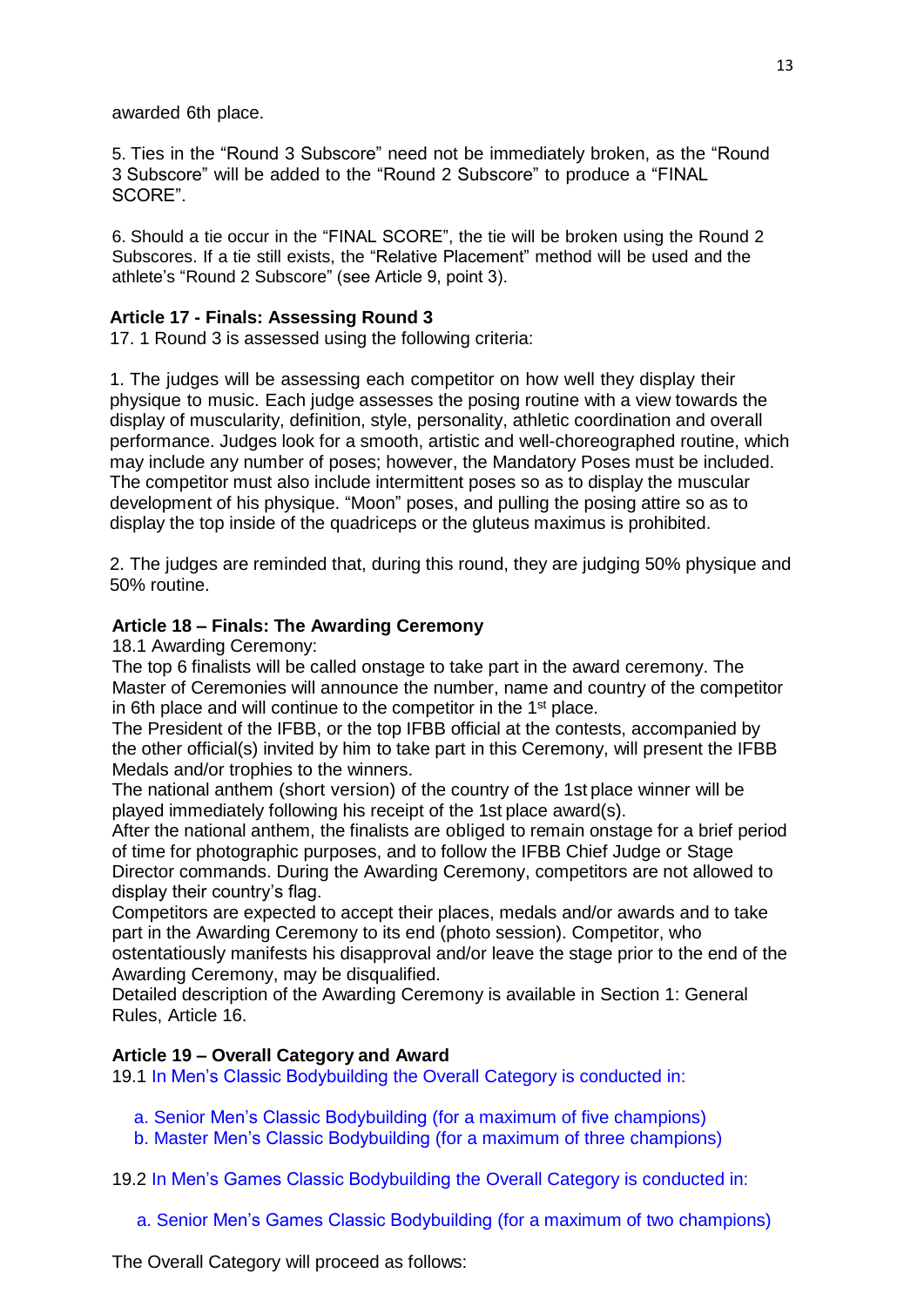1. Immediately following the Awarding Ceremony for the last Men's Classic Bodybuilding category or for the last Men's Games Classic Bodybuilding category all category winners will be brought onstage in numerical order and in a single line,

2. The IFBB Chief Judge will direct the competitors through the four Quarter Turns and the seven Mandatory Poses performed at the center of the stage, in numerical order and then in the reverse order.

3. On completion of the mandatory poses, the competitors will do 30-60 second posedown and will exit the stage.

4. The judges will use Form 6, entitled "Judge's Individual Placings (Finals)". Each judge will award each competitor an individual placing from 1st to last, ensuring that no two or more competitors receive the same placing.

5. Using Form 5, entitled "Score Sheet (Statisticians)", with nine judges, two highest and two lowest scores will be discarded. The remaining scores will be added to produce an "Overall Category Score" and an "OVERALL CATEGORY PLACE".

6. Should a tie occur in the "Overall Category Score", the tie will be broken using the "Relative Placement Method" to the scores of this category (see Article 9, point 3).

7. The "Overall Champion" will be announced and the IFBB Overall Trophy will be presented to him by the IFBB President or top IFBB official at the contest. The trophy will be supplied by the organizing National Federation.

# **Article 20 – Teams Classification Results and Awards**

20.1 Best National Teams:

The Best National Teams scoring includes:

- Top 3 Men's Classic Bodybuilding athletes at the World Bodybuilding Championships
- Top 1 Junior Men's Classic Bodybuilding athlete at the World Junior **Championships**
- Top 2 Master Men's Classic Bodybuilding age over 40 athletes at the World Masters Championships
- Top 2 Men's Games Classic Bodybuilding athletes at the World Bodybuilding **Championships**

Detailed procedure of the Teams Classification calculations is available in Section 1: General Rules, Article 18.

The chief delegates or team managers of the top 3 countries will accept the awards on behalf of their countries.

Publication of the Final Results – according to Section 1: General Rules, Article 18.

# **APPENDIX 1: DETAILED DESCRIPTION OF THE SEVEN MANDATORY POSES**

#### **1.1 MEN'S MANDATORY POSES:**

#### **1. Front Double Biceps (see Figure 1)**

Standing face front to the judges, with one leg slightly moved forward and to the side, the competitor will raise both arms to shoulder level and bend them at the elbows. The hands should be clenched and turned down so as to cause a contraction of the biceps and forearm muscles, which are the main muscle groups that are to be assessed in this pose. In addition, the competitor should attempt to contract as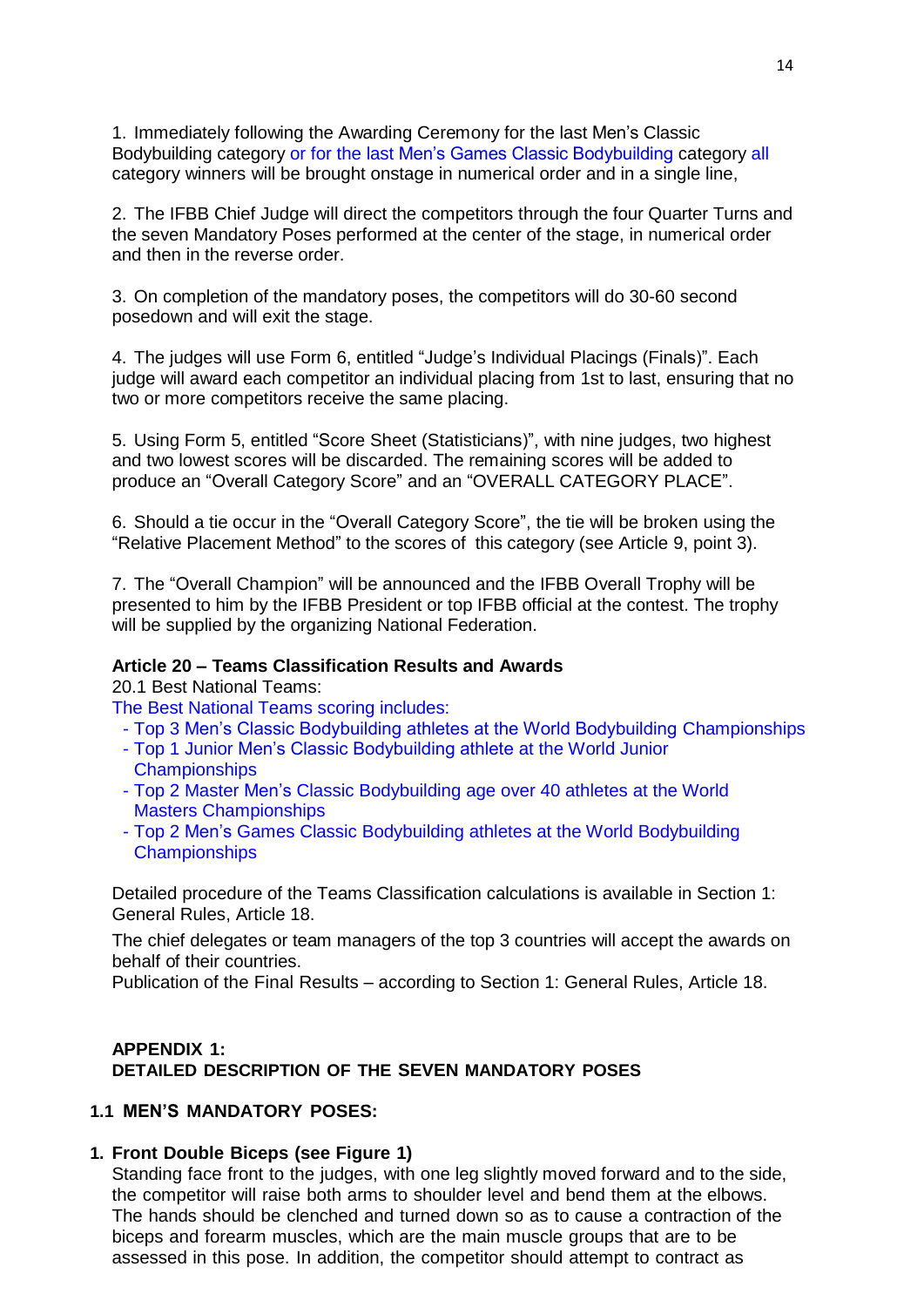many other muscles as possible as the judges will be surveying the whole physique, from head to toe.

The judge will first survey the biceps muscles looking for a full, peaked development of the muscle, noting whether or not there is a defined split between the anterior and posterior sections of the biceps, and will continue the head-to-toe survey by observing the development of the forearms, deltoids, pectorals, pec-delt tie-ins, abdominals, thighs, and calves. The judge will also look for muscle density, definition, and overall balance.

# **2. Front Lat Spread (see Figure 2)**

Standing face front to the judges, with the legs and feet in-line and up to 15 cm apart, the competitor will place the open hands, or clenched fists, against, or gripping, the lower waist or obliques and will expand the latissimus muscles. At the same time, the competitor should attempt to contract as many other frontal muscles as possible. It shall be strictly forbidden for the competitor to pull up on the posing trunks so as to show the top inside of the quadriceps.

The judge should first see whether the competitor can show a good spread of the latissimus muscles, thereby creating a V-shaped torso. Then the judge should continue with the head-to-foot survey, noting first the general aspects of the physique and then concentrating on the more detailed aspects of the various muscle groups.

#### **3. Side Chest (see Figure 3)**

The competitor may choose either side for this pose, in order to display the "better" arm. He will stand with his left or right side towards the judges and will bend the arm nearest the judges to a right-angle position, with the fist clenched and, with the other hand, will grasp the wrist. The leg nearest the judges will be bent at the knee and will rest on the toes. The competitor will then expand the chest and by upward pressure of the front bent arm and contract the biceps as much as possible. He will also contract the thigh muscles, in particular, the biceps femoris group, and by downward pressure on his toes, will display the contracted calf muscles.

The judge will pay particular attention to the pectoral muscles and the arch of the rib cage, the biceps, the leg biceps and the calves, and will conclude with the head-to foot examination. In this pose the judge will be able to survey the thigh and calf muscles in profile, which will help in grading their comparative development more accurately.

# **4. Back Double Biceps (see Figure 4)**

Standing with his back to the judges, the competitor will bend the arms and wrists as in the Front Double Biceps pose, and will place one foot back, resting on the toes. He will then contract the arm muscles as well as the muscles of the shoulders, upper and lower back, thigh and calf muscles.

The judge will first survey the arm muscles and then do the head-to-foot survey, during which there are more muscle groups to look at than in all of the other poses. This includes the neck, deltoids, biceps, triceps, forearm, trapezius, teres, infraspinatus, erector spinae, external obliques, latissimus dorsi, gluteus, thigh biceps, and calves. This pose, probably more than the others, will help the judge to determine the quality of the competitor's muscle density, definition, and overall balance.

# **5. Back Lat Spread (see Figure 5)**

Standing with his back to the judges, the competitor will place his hands on his waist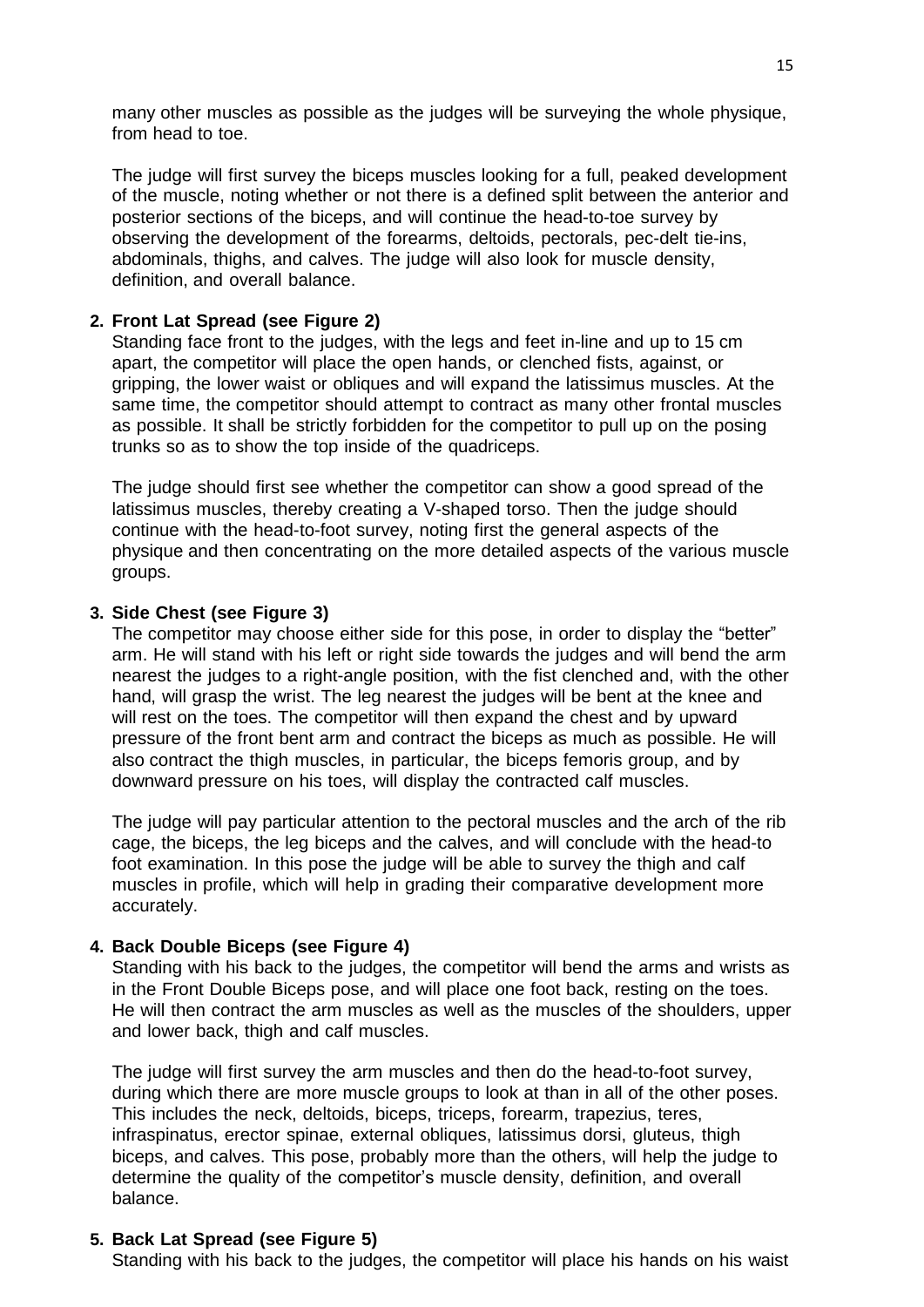with his elbows kept wide, with the legs and feet in-line and up to 15 cm apart. He will then contract the latissimus dorsi as wide as possible and display a calf contraction by pressing downward on the rear toes. The competitor should make an effort to display the opposite calf to that which was displayed during the back double biceps pose so the judge may assess both calf muscles equally. It shall be strictly forbidden for the competitor to pull up on the posing trunks so as to show the gluteus maximus muscles.

The judge will look for a good spread of the latissimus dorsi, but also for good muscle density and will again conclude with the head-to-foot survey.

# **6. Side Triceps (see Figure 6)**

The competitor may choose either side for this pose so as to show the "better" arm. He will stand with his left or right side towards the judges and will place both arms behind his back, either linking his fingers or grasping the front arm by the wrist with his rear hand. The leg nearest the judges will be bent at the knee and the foot will rest flat on the floor. The leg farthest the judges moved back and the foot resting on the toes. The competitor will exert pressure against his front arm, thereby causing the triceps muscle to contract. He will also raise the chest and contract the abdominal muscles as well as the thigh and calf muscles.

The judge will first survey the triceps muscles, and conclude with the head-to-foot examination. In this pose, the judge will be able to survey the thigh and calf muscles in profile, which will help in grading their comparative development more accurately.

# **7. Abdominals and Thighs (see Figure 7)**

Standing face front to the judges, the competitor will place both arms behind the head and will place one leg forward. He will then contract the abdominal muscles by "crunching" the trunk slightly forward. At the same time, he will contract the thigh muscles of the leg(s).

The judge will survey the abdominal and thigh muscles, and then conclude with the head-to-foot examination.

#### **APPENDIX 2: DESCRIPTION OF THE QURTER TURNS**

#### **Front position:**

Erect, tense stance, head and eyes facing the same direction as the body, heels in-line and up to 15 cm apart, feet inclined outward at a 30° angle, knees unbent, stomach in, chest out, shoulders back, head up, both arms hanging down and at the side along the centerline of the body, elbows slightly bent, thumbs and fingers together, palms facing the body, hands clenched into fists. Competitors who fail to adopt the proper stance will receive one warning after which points will be deducted from their score.

#### **Quarter Turn Right (left side to the judges):**

Erect stance, head and eyes facing the same direction as the body, heels together, feet inclined outward at a 30° angle, knees together and unbent, stomach in, chest out, shoulders back, head up, left arm hold down and slightly back from the center-line of the body, palm facing the direction of the body, hand clenched into a fist, right arm slightly bent at the elbow to the front of the body, palm facing the body, hand clenched into a fist. The positioning of the arms will cause the upper body to twist slightly to the left, with the left shoulder lowered and the right shoulder raised. This is normal and must not be exaggerated. Competitors who fail to adopt the proper stance will receive one warning after which points will be deducted from their score.

#### **Quarter Turn Back:**

Erect, tense stance, head and eyes facing the same direction as the body, heels in-line and up to 15 cm apart, feet inclined outward at a 30° angle, knees unbent, stomach in,